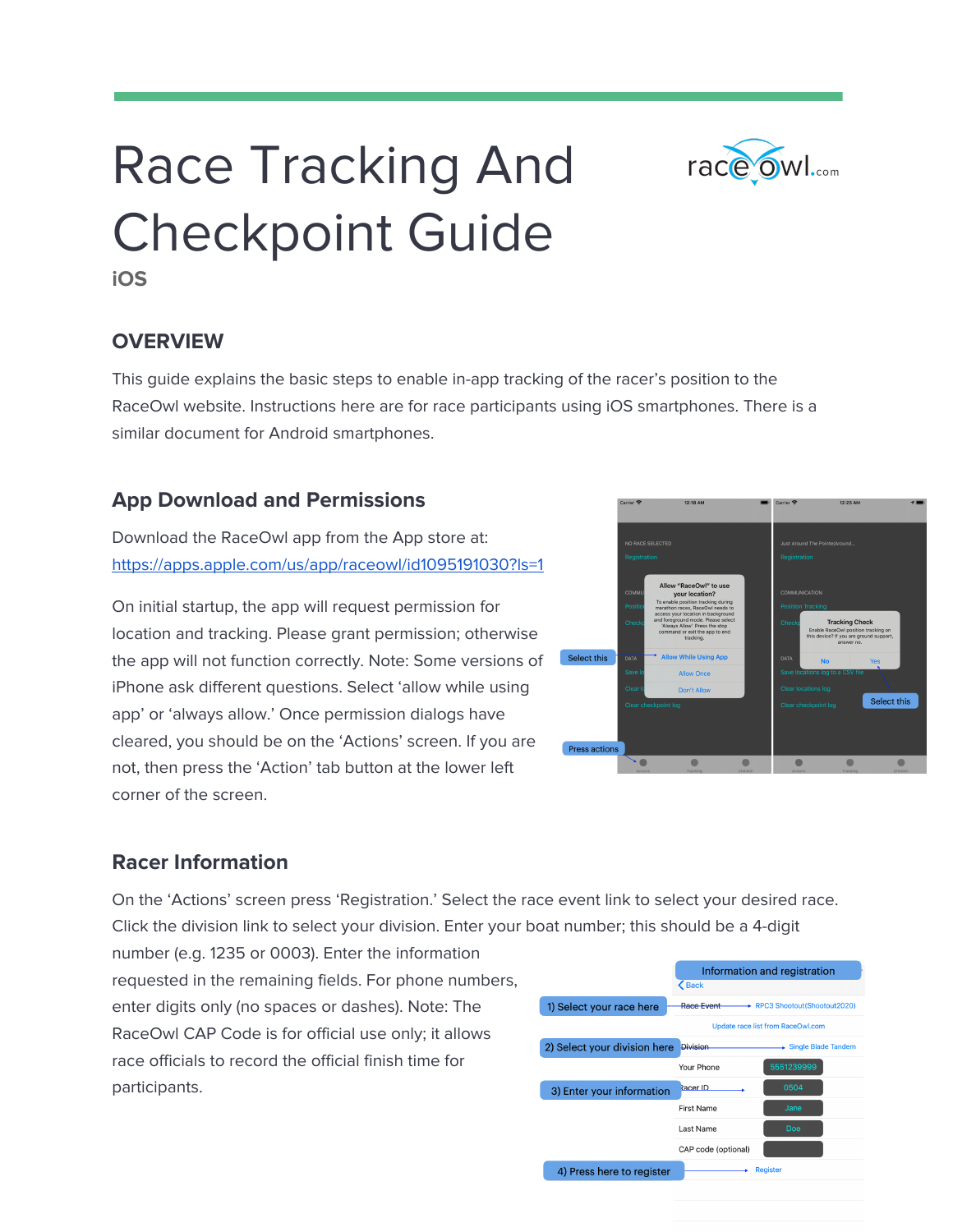# **Registration**

After you have finished filling in each field, press 'Register' to complete your race registration. RaceOwl will respond with a success or failure message. Registration can fail for two reasons: 1) The race does not allow individuals to register in-app (such as the MR340) or 2) the racer's 4-digit ID is already in use. Check the RaceOwl roster to see if you have already been registered (for example, the Shootout RaceOwl roster is here: [http://raceowl.com/Shootout2020/RaceResults\)](http://raceowl.com/Shootout2020/RaceResults). If the number is in use by another racer, then enter a different racer ID and try again.

# **Tracking**

When you are ready to start your race, press 'Tracking' from the menu or tab bar to go to the Tracking screen. Select 'Track me;' RaceOwl should accept your location, and the app will indicate that tracking is on by the green status at the top of the screen. The app will automatically send a position update to the RaceOwl website every 2 - 5 minutes. The RaceOwl site uses the location data to provide a combined status of all trackable racers. RaceOwl features include:



- A live map (e.g. [https://raceowl.com/Shootout2020/RaceMap4\)](https://raceowl.com/Shootout2020/RaceMap4)
- Race results and rankings (e.g. <https://raceowl.com/Shootout2020/RaceResults>)
- Individual split times and estimated time of arrival at each checkpoint. You can access this information by clicking on the boat number on the RaceResults page.

When you finish your race, please remember to press the 'Stop tracking' button and close the app. Note: Because the app runs in background mode with GPS active, be sure to double-home and swipe to fully close the app and save your battery charge level.